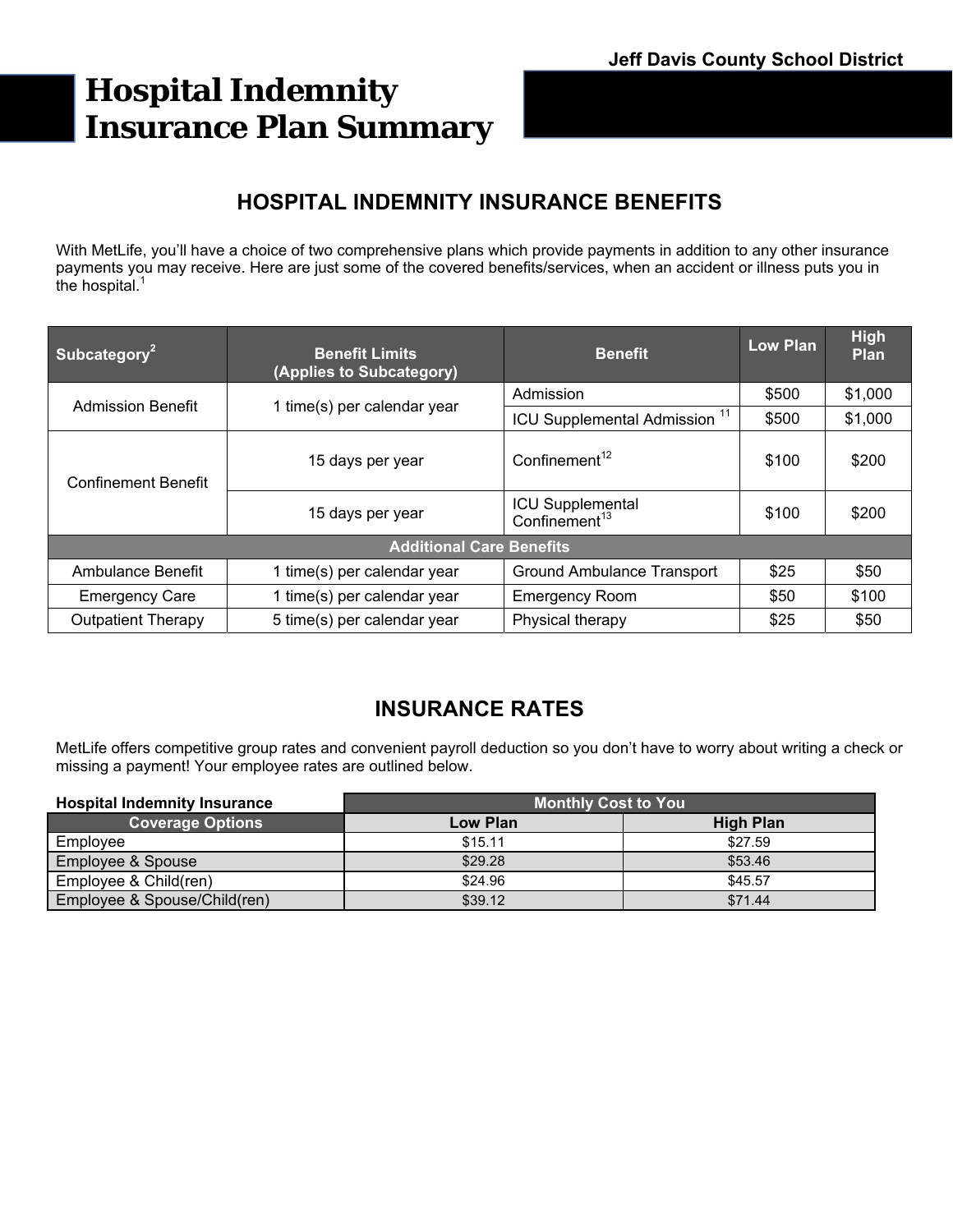### **BENEFIT PAYMENT EXAMPLE (High Option)**

Susan wakes up in the middle of the night experiencing chest pain. After contacting her doctor she is instructed to head to her local hospital. Upon arrival, the doctor examines Susan and advises that she requires immediate admission to the Intensive Care Unit for further evaluation and treatment. After 1 day in the Intensive Care Unit, Susan moves to a standard room and spends 2 additional days recovering in the hospital. Susan was released to her primary care physician for follow-up treatment and observation. Her primary doctor is now keeping a close watch over Susan's overall health. Depending on her health insurance, Susan's out-of-pocket costs could run into hundreds of dollars to cover expenses like insurance co-payments and deductibles. MetLife Group Hospital Indemnity Insurance payments can be used to help cover these unexpected costs or in any other way Susan sees fit.

| <b>Covered Benefit<sup>2</sup></b>                                       | <b>Benefit</b><br>Amount <sup>8</sup> |
|--------------------------------------------------------------------------|---------------------------------------|
| <b>ICU Supplemental Admission</b>                                        | \$1,000                               |
| Regular Hospital Admission                                               | \$1,000                               |
| <b>ICU Supplemental</b><br>Confinement                                   | \$200                                 |
|                                                                          |                                       |
| Benefits paid by MetLife<br><b>Group Hospital Indemnity</b><br>Insurance | \$2,200                               |
|                                                                          |                                       |

### **QUESTIONS & ANSWERS**

#### **Who is eligible to enroll for this Hospital Indemnity coverage?**

You are eligible to enroll yourself and your eligible family members.<sup>9</sup> You need to enroll during your Enrollment Period and be actively at work for your coverage to be effective. Dependents to be enrolled may not be subject to a medical restriction as set forth in the Certificate. Some states require the insured to have medical coverage.

#### **How do I pay for my Hospital Indemnity coverage?**

Premiums will be conveniently paid through payroll deduction, so you don't have to worry about writing a check or missing a payment.

#### **What happens if my employment status changes? Can I take my coverage with me?**

Yes, you can take your coverage with you. You will need to continue to pay your premiums to keep your coverage in force. Your coverage will only end if you stop paying your premium or if your employer cancels the group policy or offers you similar coverage with a different insurance carrier.

#### **What is the coverage effective date?**

The coverage effective date is 01/01/2019.

#### **Who do I call for assistance**

Contact a MetLife Customer Service Representative at 1 800- GET-MET8 (1-800-438-6388), Monday through Friday from 8:00 a.m. to 8:00 p.m., EST.

<sup>1</sup> Hospital does not include certain facilities such as nursing homes, convalescent care or extended care facilities. See your Disclosure Statement or Outline of Coverage/Disclosure Document for full details.

<sup>2</sup> Covered services/treatments must be the result of an accident or sickness as defined in the group policy/certificate. See your Disclosure Statement or Outline of Coverage/Disclosure Document for more details.

 $8$  Eligibility for portability through the Continuation of Insurance with Premium Payment provision may be subject to certain eligibility requirements and limitations. For more information, contact your MetLife representative.

 Coverage is guaranteed provided (1) the employee is actively at work and (2) dependents to be covered are not subject to medical restrictions as set forth in the Certificate. Some states require the insured to have medical coverage. Additional restrictions apply to dependents serving in the armed forces or living overseas.

 $10$  Eligibility for portability through the Continuation of Insurance with Premium Payment provision may be subject to certain eligibility requirements and limitations. For more information, contact your MetLife represen

<sup>11</sup> ICU Supplemental Admission Benefit is paid in addition to the Admission Benefit if the covered person is admitted to an Intensive Care Unit.<br><sup>12</sup> If the Admission Benefit is payable for a Confinement, the Confinement Care Unit.